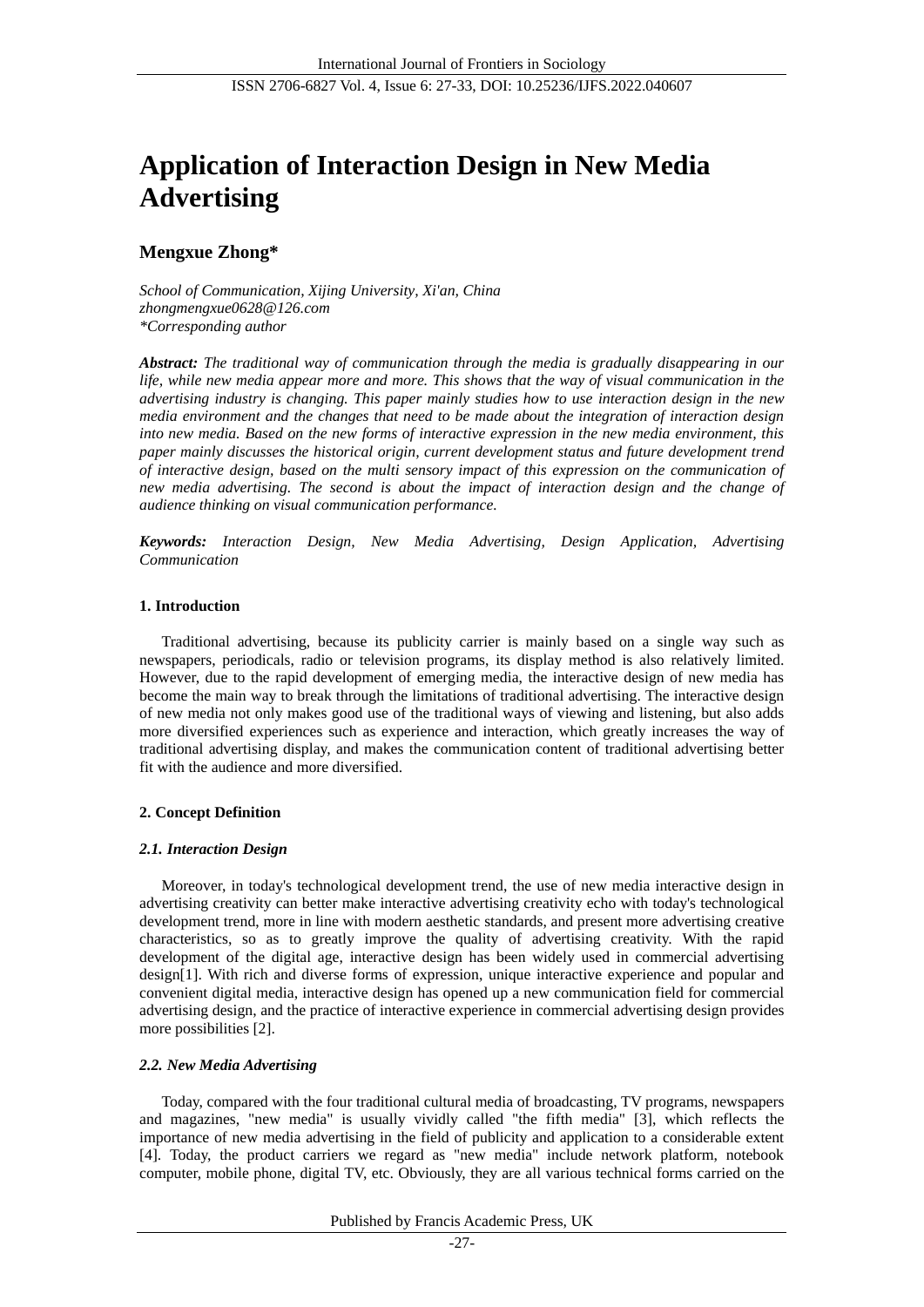platform through information technology. Therefore, many experts and scholars also study new media from this perspective. The emergence of the term "new media" can be traced back to 1967. This plan for the development of electronic equipment video recorder products was first proposed by Goldmark, director of the Institute of science and technology of Columbia radio and television network. In the plan, he collectively referred to "electronic equipment video recorder" as "new media" [5]. In 1996, mark trabo, founder of rootstock.com, defined new media as a collection of new art works such as network broadcasting, digital technology, CD-ROM and video art.

At present, new media has become the most popular word in the media industry. People are used to calling it the latest media form after traditional media such as TV, radio, newspapers and magazines [6]. However, new media is still an evolving concept, but based on the scientific basis of Internet and wireless communication technology, coupled with the wide application of computers, new media forms different from various media characteristics of traditional networks are also competing. Therefore, some researchers also call new media "interactive digital integrated media" [7]. The rapid development of new media has also promoted the adjustment of the internal structure of the industrialization of China's social market economy. The word "new media" has also become an emerging term in the theoretical circles at home and abroad and the international advertising industry. As for the specific statement of the meaning of new media, there is no final conclusion in the advertising industry at home and abroad, which stems from the fact that new media is still a relatively chaotic concept with continuous development. At present, new media is still a relatively broad category, but people can understand it as a new media that provides personalized content services to users by using digital technology, Internet information technology, personal computers, mobile phones and other terminals. It is the main development tool for connecting communicators and listeners to communicate with each other. It is a new type of media that provides information and entertainment services [8]. More strictly speaking, new media should also be called digital new media. Although people's concept of new media lacks a specific concept recognized by everyone so far, after people's analysis of the characteristics of the form of new media and the summary of its development context, people can still define the form of new media from the aspects of time sequence and technical level: new media, in terms of time sequence, "new" refers to the emerging media with form innovation compared with traditional media such as TV programs, broadcasting, newspapers and periodicals, Or new media form of model innovation; From the technical level, new media is based on the development of digital technology. It is a new media form developed under the new generation technology bearing structure, which can also be called digital new media. The new media are colorful, diverse and spread widely, such as network media, mobile media, outdoor LED, touch media, etc., which are the main types of new media [9].

China's new media has broad prospects for development. China is in an important development period of economic structure transformation. The national 12th Five year plan emphasizes the need to continue to cultivate a number of "strategic emerging industries". These industries are mainly represented by new information technology. The main development of telecommunications network, radio and television network, Internet triple play, Internet of things, cloud computing and other digital technologies are the technical support foundation of the new media industry [10]. From the perspective of the future development trend, new media will still maintain the trend of rapid development. The analysis report on the market prospect and investment strategic planning of China's media industry in 2014-2018 released by the forward looking industry research institute points out that the advantages of new media are concentrated in three aspects: the richness of information resources, the timeliness of information release and the high participation of the audience. In the next four years, with the promotion of science and technology, the overall system of new media will gradually take shape, New media will enter a new stage of integration of new media resources, explosive growth of industrial scale and prosperity and maturity of Industrial Development [11].

#### *2.3. Interactive Advertising*

Interactive advertising is a form of advertising that requires or allows viewers to respond to interactive Web 2.0 application technology. Although clicking on banner advertising can be regarded as interactive behavior in a broader sense, this is why some scholars think it is a kind of banner advertising [12]. However, we usually define "action" as sending a request to the viewer or allowing the viewer to find relevant information on these "activity" pages. This includes interactive behavior using mouse, keyboard, camera, microphone, etc. The main forms of interactive advertising are website promotion, application promotion and social media platform promotion (such as QQ, microblog, wechat, Facebook, twitter, instagram, etc.). In addition, classic media such as print advertising and outdoor advertising with QR code can also be regarded as interactive advertising. Interactive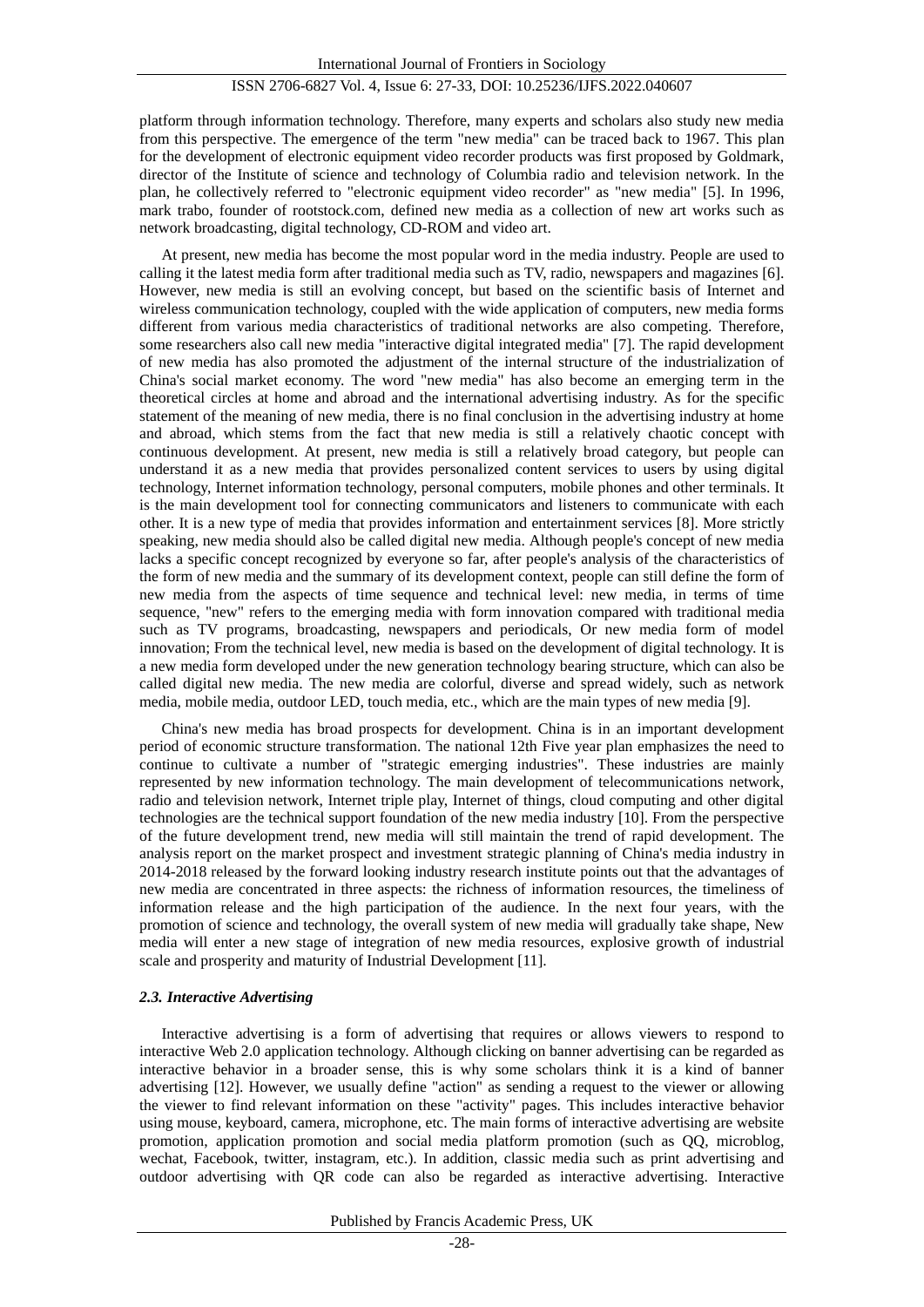advertising is characterized by strong interaction. Rich experience, strong interest and good communication effect. This form of advertising interaction continues to develop with the progress of technology.

#### **3. Development Status of Interaction Design**

#### *3.1. Historical Traceability of Interaction Design*

In the environment, users can use their five senses of vision, touch, taste, smell and hearing to understand the existence of products; On this basis, people will also subjectively understand and process the learned design information, and finally put it into corresponding design actions according to the conclusions drawn from the processed results. Although the user's social culture, background and experience directly determine the user's response to the product design content, there are often various obstacles and problems in the user's accurate understanding of the product design content because the designer and user are often separated by various regional factors composed of time, space and community culture [13]. Cooper, an American researcher, expressed the uncertainty of the conclusion of cognitive judgment as "cognitive friction". Donald Norman pointed out that the formation factors of "conscious friction" mainly stem from the differences between the design model and the actual use module, as well as the contradiction between the designer's design intention and the user's actual use intention, which led to problems in the user's actual life and work. Therefore, scientific product design methods must understand the interactive relationship between users and product design from a more in-depth perspective, and the interactive relationship plays a decisive role in the feeling of product use. The interactive relationship with nature has gradually revealed in the design practice that it has enhanced the thinking effectiveness of users' feelings. The design concept of natural interactive products has gradually stood out in the traditional human-computer interaction product design ideas, and promoted the transformation and evolution of design methods and product design ideas in the field of traditional human-computer interaction product design.

The emergence of the new definition of affordance provides more advanced design theoretical support and more scientific design methods to bridge the understanding gap among designers, products and users [14]. So that we can concretize their relationship, so as to provide an opportunity to alleviate the cognitive friction between their products, and also to form a natural interactive relationship between users and products. The definition of availability comes from the understanding of the idealized immediate behavior between man and the natural environment in the direct intuition theory, so that people can more clearly understand how the natural information exchange between man and the surrounding environment takes place through this definition. On the cornerstone of the definition of availability, Naoto Kanazawa, a well-known industrial designer in Japan, uses the unconscious product design concept as the creativity of goods, and uses the method of "transforming casual behavior into visible things" to avoid the so-called "cognitive friction", which makes his design and works have an excellent feeling of use. This paper also points out that the root of the success of Shenze Zhiren's unconscious design thought is to realize the transition from physical logic design to behavioral logic design in theory. In the product design process, scientific and reasonable planning and setting of various "availability" between users and products are carried out, so as to achieve the integration of users' unconscious behavior, and then achieve the product pleasure beyond the cognitive scope of users [15]. In short, the purpose is to minimize "cognitive friction" and achieve the state of "doing it naturally". This concept of product design, which advocates the way of interaction with nature, has a great impact on the development of product design and promotes the progress of interactive product design research.

#### *3.2. Current Situation of Interaction Design*

The development of science and technology has changed people's consumption and living habits, and the information level of modern commercial advertising is expanding. The advertising push mode has changed. Nowadays, as long as there is a mobile network, we can complete the purchase and consumption without leaving home. Therefore, the opportunity to deal with traditional two-dimensional commercial advertising is reduced. Internet advertising has become a bridge between producers and consumers. Consumers have gradually become the controllers of various digital terminals, which can easily avoid most commercial advertisements, and the number of consumers who choose to deal directly with producers has increased. This phenomenon is a great problem for advertisers. Therefore, advertisers seek survival in the cracks and find their new identity [16].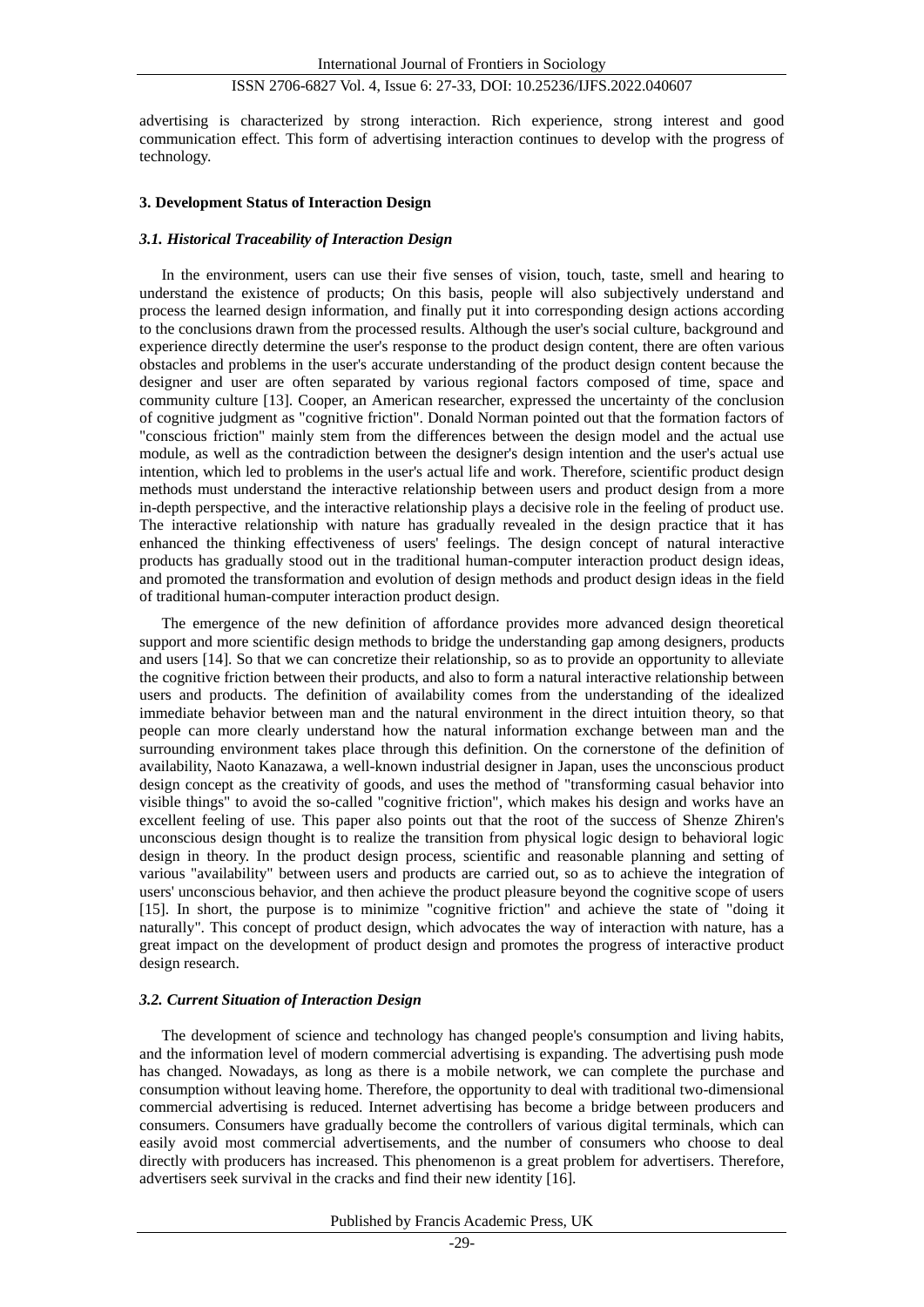As a new form of commercial advertising, interactive advertising has developed from PC end interaction to mobile end interaction, and then to intelligent environment interaction. In nature, it has developed from single channel design to multi-channel design completed by trial, listening, touch and other cooperation. It has attracted the attention of merchants and the favor of consumers. It has great potential, but also has crises and challenges. The development of science and technology has changed people's consumption and living habits, and the information level of modern commercial advertising is expanding. The advertising push mode has changed. Nowadays, as long as there is a mobile network, we can complete the purchase and consumption without leaving home. Therefore, the opportunity to deal with traditional two-dimensional commercial advertising is reduced. Internet advertising has become a bridge between producers and consumers. Consumers have gradually become the controllers of various digital terminals, which can easily avoid most commercial advertisements, and the number of consumers who choose to trade directly with producers has increased. This phenomenon is a big problem for advertisers. Therefore, advertisers seek survival in the cracks and find their new identity. Since the 21st century, enterprises and advertisers have focused on using digital technology and new media to create personalized experience for consumers and establish contact with brands. Interactive commercial advertising has responded to the general trend. This interactive advertising centered on "user experience" has firmly grasped the psychology of consumers, established a variety of contacts with communication companies by using the development of information technology, and used various symbols to display the creation of advertising, Effectively highlight the personality of advertising, attract the attention of consumers, and strong interaction, so that the audience can easily integrate into the advertising situation, so as to enhance the participation of consumers and stimulate the emotional resonance of the audience.

#### *3.3. Future Development of Interaction Design*

At the initial stage of the development of domestic interactive advertising, certain achievements have been made in the communication results. A large number of information feedback and example experience provide a reference for the development of interactive advertising. Domestic well-known brands gradually begin to pay attention to the research of interactive design. The strong development of interactive design brings innovation to the advertising industry. Tsinghua University and Peking University have established human-computer engineering laboratory and multimedia and interactive design laboratory respectively to meet the needs of modern development and application. With the development of Internet technology and the deepening of people's demand for experience, interactive commercial advertising is slightly weak in the form of design and creation. Advertisers are also gradually aware of the importance of interactive advertising experience design in guiding users to produce interactive behavior. When digital media has been integrated into our life, people's aesthetic, insight and voice desire are also increasing. This interactive way can be more easily and intelligently integrated into our life. In the device system of mobile terminal, people are also in the scene of two-dimensional mode, but three

The desire for dimension is also gradually increasing, and the realistic expression mode of virtual creation is gradually derived. For example, augmented reality technology (as shown in Figure 1) skillfully combines virtual information with the real world, which has not only visual, auditory and tactile experience. This technology provides great help in the field of design, such as three-dimensional modeling, scene fusion, and some software about understanding customers, such as all marketing channels, Analytics, which collects and analyzes customer data in real time, takes corresponding actions and establishes unique audience files after analysis, analyzes valuable customer groups and uses these files across all digital channels. Interactive experience also promotes the progress of science and technology.



*Figure 1: VR technology*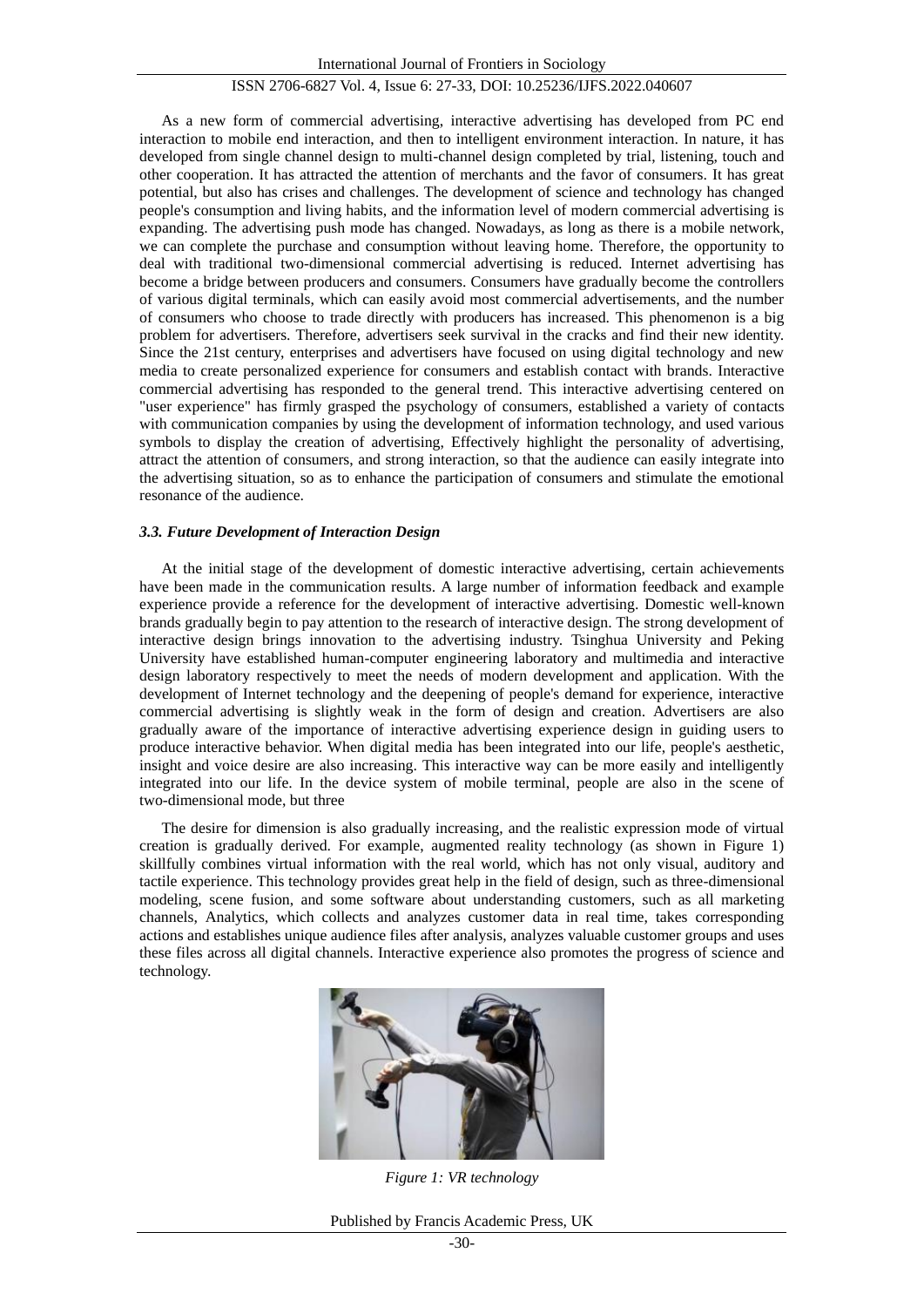#### **4. Application of Interaction Design in New Media Advertising**

In commercial interactive advertising, the most direct contact with users is the man-machine interface, including touch gestures, images, sounds, words, etc. in the advertising picture (as shown in Figure 2). However, the advertising design interface does not simply arrange the interactive gesture, navigation bar and interface content into the screen at will. It needs to comprehensively study the framework of plot content, the planning of design process, the selection of interactive components, the presentation of aesthetic laws in the interface and so on. Advertising interface is a necessary factor to attract users to participate in the experience. As the external expression of commercial advertising, it is an important part of advertising itself. A good advertising interface can make users experience the principle of content first, give priority to the information users need, simplify interface navigation, and make it easier for users to enter the immersive experience. In addition to providing interactive commands for users and conveying advertising information to users, interface design can also enable users to have different sensory interaction experiences in the game. The visual element design of advertising interface needs to plan the interactive function between users and interactive advertising. It mainly includes two aspects: visual symbol expression and interactive design. The key to the success of interface design lies in people's subjective cognition of physiology and psychology in interactive advertising experience. Advertising theme, presentation and emotional expression are the first step to let users understand the brand. The audio-visual element design of advertising interface directly acts on the five senses and plays a role of perception. The lively or calm and comfortable picture, the cheerful, bright or dark and melancholy color will have different psychological hints for users, so that users can obtain value from interface design, make more use of screen resources and make their emotional attention more sustainable. These need to be considered in specific interface design.

The H5 advertisement created by Jingdong team using cartoon scenes is "Jingdong School: students, don't talk about money." Switching between different cartoon scenes tells the embarrassing situation of borrowing money from classmates, college roommates and girlfriends. Finally, it points out that Jingdong Baitiao trusts you more than they do, receives Baitiao coupons and 0 yuan gift activities, and the interactive interface is directly connected to Jingdong Mall. Visually, with students as the main characters, it shows the psychology of some students, which is easy to resonate. Compared with bright yellow and black, it shows the embarrassment of the protagonist. Technically, the touch and slide mode is adopted to let users participate in the interactive plot. The scene processing is very ingenious and has a sense of substitution to enhance the user's sense of participation. The interactive plug-in is simple and interesting. Jingdong accurately grasped the borrowing dilemma faced by modern college students and gave Jingdong white note business, which felt like giving carbon in the snow. In the process of viewing the interface display or participating in the interaction, users can resonate emotionally, have a deeper impression on the brand and products, and even generate thinking and purchase motivation, so as to make the best use of this hot platform.



*Figure 2: Interaction design of H5 advertisement*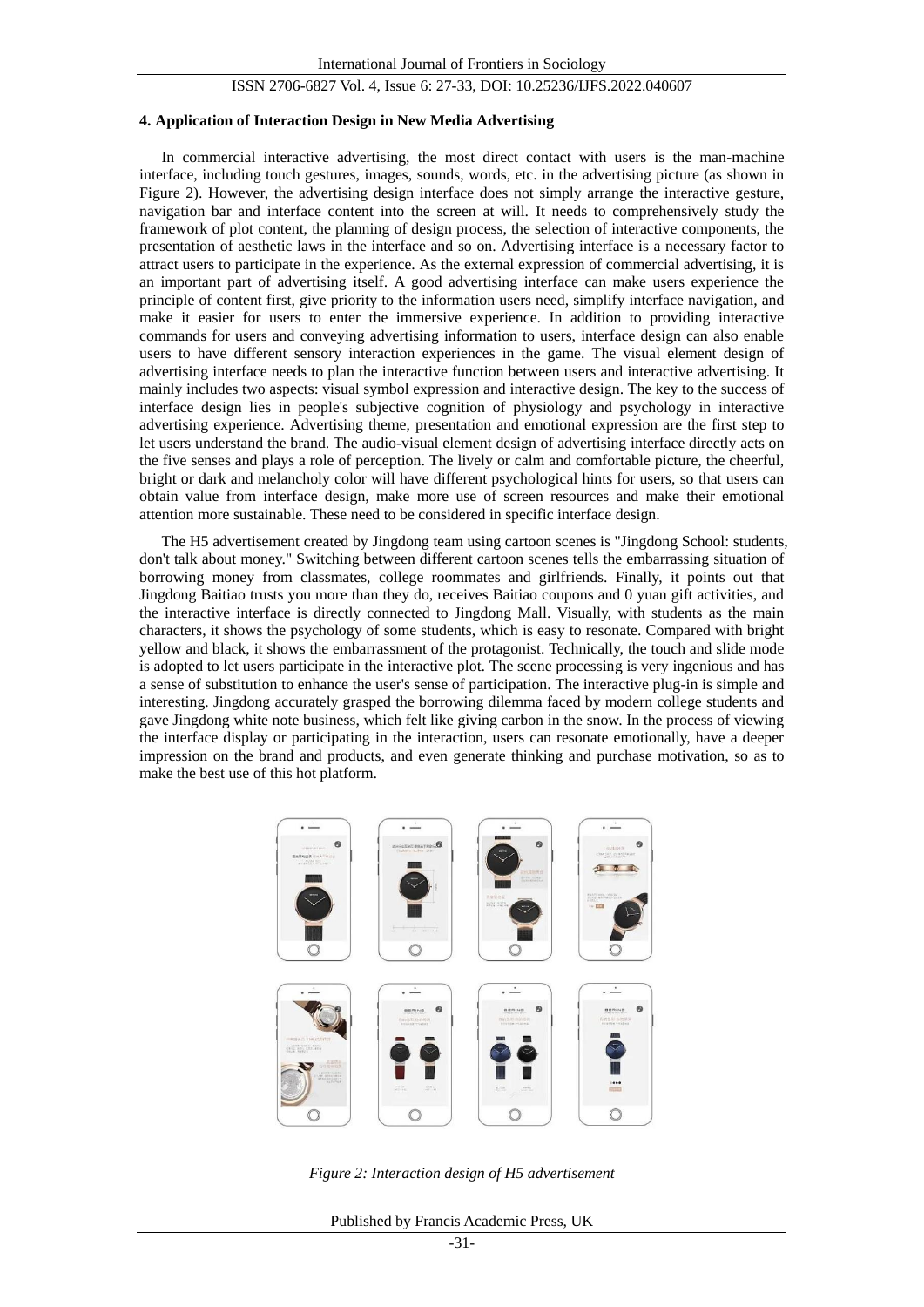The traditional communication mode of design is mostly static pictures and words. The form of visual communication is single and lack of interactivity. The perception deviation accepted by the audience tends to be passive for visual works and does not enter the psychology of the audience. In the context of the emergence of new media, through the intervention of scientific and technological means, add dynamic pictures, interactive areas, sounds and other ways to set off the design works, give the audience multi sensory visual effects, enhance the audience's curiosity, and lead the audience into the immersive design experience through multi-dimensional three-dimensional design experience.

Entertainment is a necessary condition for the rapid development of the Internet. Audiences can use fragmented time to watch art, and their aesthetic and visual requirements are gradually improved. With the progress of new media, the way of expression of visual design is constantly changing. With the increase of social pressure, the psychological state of the audience gradually becomes depressed. According to the entertainment of this psychological state, visual dynamics will often attract the attention of the audience. The interest of dynamic pictures can not only bring short-term happiness to the audience, but also deepen the emotional intention of the designer. Through the interaction of dynamic pictures and the speed of Internet communication, the audience also speeds up the dissemination of information. In the digital media with the development of new media, the relationship between entertainment and visual development has become particularly close, and the development trend of expression forms in entertainment guided visual communication has become increasingly clear. This is the addition of a concept and the change of expression forms of the nature of visual entertainment, paying more attention to the development trend of human text. The emergence of digital dynamic pictures with entertainment and interactive forms has added new impetus to the development of new media.

# **5. Conclusion**

The key to implement the interactive application of new media in advertising design is to integrate the design basis of vision and hearing from the perspective of the audience. Extending from ordinary advertising design to paying attention to the sense of experience, interactive design will be more vivid and interesting, and advertising will be more easily recognized by the audience. We can see the interaction between designers, audiences and advertising. As it is an important advertising design mode in new media, interactive advertising design still has room for development in the future. People in relevant industries need to constantly improve their design and conceptual skills. Let the audience see better interactive advertising design. The unique advantage of new media over traditional media lies in its high relevance and rich interactive ability. Therefore, although the growth of new media advertising has had a certain impact on the traditional advertising industry, traditional advertising and new media advertising do not necessarily need a battle of life and death. Learning from each other will better benefit the economy, society and people's life of the whole industry. Designers need to focus on long-term development, focus on the overall industry and macro society, completely change the concept of information and promote the integration of new and old media. Therefore, it is very necessary to seek a new development mode and realize the effective optimization and dissemination of information. Finally, to realize the thorough transformation and modernization of traditional media and promote the new development of advertising industry will be the development direction of new media advertising. This process can only be realized through innovation. The innovative development of new media advertising communication is conducive to the formation of new media advertising, driving the development of a virtuous circle in all fields of the whole society, improving the cultural industrial structure and accelerating the transformation of the mode of economic development.

#### **References**

*[1] Guo Xiaoyan, Gao Ruitao, Wang Jun. Exploration on interactive design method in new media display design. Packaging engineering, 2016, 37 (8): 4*

*[2] Xu Yucheng. Research on interactive design in new media. Think tank era, 2017 (16): 2*

*[3] Liang Hua. Interactive design method of new media display design. Popular literature and Art: Academic Edition, 2017 (12): 1*

*[4] Ning Gang. Research on interaction design in new media display design. Art and technology, 2017, 30 (3): 1*

*[5] Huang Kai. Analysis on the application of new media interaction design in modern exhibition space. Science and informatization, 2021 (11): 1*